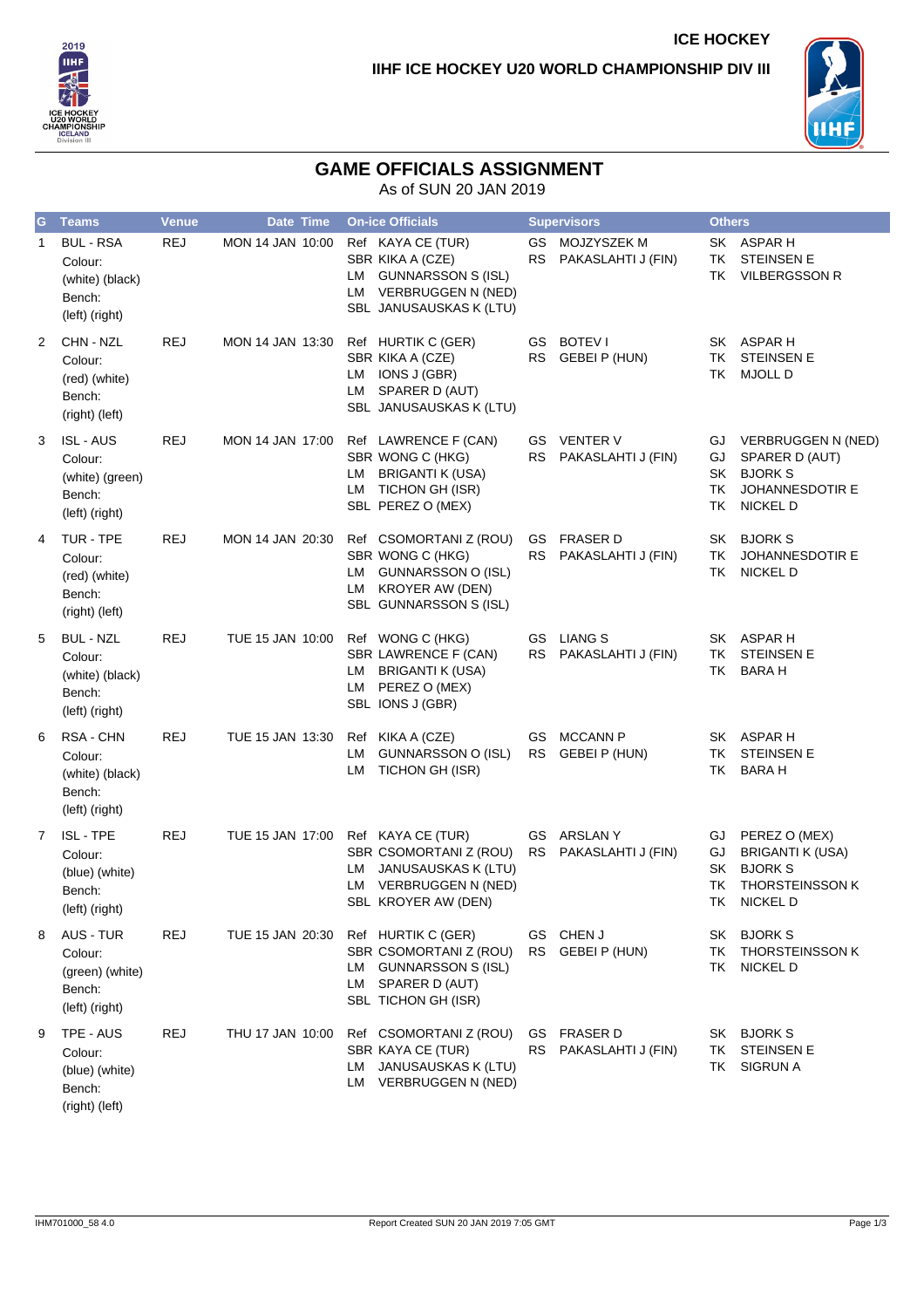

## **IIHF ICE HOCKEY U20 WORLD CHAMPIONSHIP DIV III**



**ICE HOCKEY**

| $\mathbf G$ | <b>Teams</b>                                                           | <b>Venue</b> | Date Time        | <b>On-ice Officials</b>                                                                                                         |                  | <b>Supervisors</b>                           | <b>Others</b>                |                                                                                                      |
|-------------|------------------------------------------------------------------------|--------------|------------------|---------------------------------------------------------------------------------------------------------------------------------|------------------|----------------------------------------------|------------------------------|------------------------------------------------------------------------------------------------------|
|             | 10 NZL - RSA<br>Colour:<br>(black) (white)<br>Bench:<br>(left) (right) | <b>REJ</b>   | THU 17 JAN 13:30 | Ref WONG C (HKG)<br>SBR KAYA CE (TUR)<br><b>BRIGANTI K (USA)</b><br>LM<br>IONS J (GBR)<br>LM                                    | RS.              | GS MACCAN P<br>GEBEI P (HUN)                 | SK<br>TK<br>ΤK               | <b>HERMANN A</b><br><b>THORSTEINSSON K</b><br><b>HILDUR B</b>                                        |
|             | 11 TUR - ISL<br>Colour:<br>(red) (white)<br>Bench:<br>(right) (left)   | <b>REJ</b>   | THU 17 JAN 17:00 | Ref KIKA A (CZE)<br><b>SBR HURTIK C (GER)</b><br>LM PEREZ O (MEX)<br>LM SPARER D (AUT)                                          | GS.<br><b>RS</b> | <b>BOTEV I</b><br>PAKASLAHTI J (FIN)         | GJ<br>GJ<br>SK<br>TK<br>TK   | JANUSAUSKAS K (LTU)<br>IONS J (GBR)<br><b>HERMANN A</b><br><b>THORSTEINSSON K</b><br><b>NICKEL D</b> |
|             | 12 CHN - BUL<br>Colour:<br>(white) (red)<br>Bench:<br>(left) (right)   | <b>REJ</b>   | THU 17 JAN 20:30 | Ref LAWRENCE F (CAN)<br>SBR HURTIK C (GER)<br>LM KROYER AW (DEN)<br>TICHON GH (ISR)<br>LM                                       | GS<br>RS I       | MOJZYSZEK M<br><b>GEBEI P (HUN)</b>          | SK<br>ΤK<br>TK               | <b>BJORK S</b><br><b>THORSTEINSSON K</b><br><b>NICKEL D</b>                                          |
|             | 13 ISL - NZL<br>Colour:<br>(blue) (white)<br>Bench:<br>(left) (right)  | <b>REJ</b>   | SAT 19 JAN 10:00 | Ref LAWRENCE F (CAN)<br>SBR WONG C (HKG)<br>IONS J (GBR)<br>LM<br>PEREZ O (MEX)<br>LM<br>SBL TICHON GH (ISR)                    | GS<br><b>RS</b>  | CHEN J<br><b>GEBEI P (HUN)</b>               | GJ.<br>GJ<br>SK.<br>TK<br>ΤK | VERBRUGGEN N (NED)<br>SPARER D (AUT)<br>ASPAR H<br><b>THORSTEINSSON K</b><br>DOGG H                  |
|             | 14 RSA - TPE<br>Colour:<br>(black) (white)<br>Bench:<br>(left) (right) | <b>REJ</b>   | SAT 19 JAN 13:30 | Ref KAYA CE (TUR)<br>SBR CSOMORTANI Z (ROU)<br><b>BRIGANTI K (USA)</b><br>LM<br>LM GUNNARSSON S (ISL)<br>SBL TICHON GH (ISR)    | GS.              | <b>BOTEV I</b><br>RS GEBEI P (HUN)           | SK<br>ΤK<br>ΤK               | ASPAR H<br><b>THORSTEINSSON K</b><br><b>THORISSON S</b>                                              |
|             | 15 AUS - BUL<br>Colour:<br>(green) (white)<br>Bench:<br>(left) (right) | <b>REJ</b>   | SAT 19 JAN 17:00 | Ref KIKA A (CZE)<br>SBR LAWRENCE F (CAN)<br>LM KROYER AW (DEN)<br>LM SPARER D (AUT)<br>SBL IONS J (GBR)                         | <b>RS</b>        | GS ARSLANY<br>PAKASLAHTI J (FIN)             | SK<br>ΤK<br>ТK               | <b>BJORK S</b><br><b>JOHANNESDOTTIR E</b><br><b>NICKEL D</b>                                         |
|             | 16 CHN - TUR<br>Colour:<br>(red) (white)<br>Bench:<br>(right) (left)   | REJ          | SAT 19 JAN 20:30 | Ref HURTIK C (GER)<br>SBR KAYA CE (TUR)<br><b>GUNNARSSON O (ISL)</b><br>LM<br>JANUSAUSKAS K (LTU)<br>LM<br>SBL BRIGANTI K (USA) | GS<br><b>RS</b>  | MOJZYSZEK M<br>PAKASLAHTI J (FIN)            | SK<br>ТK<br>TK               | <b>BJORK S</b><br><b>JOHANNESDOTTIR E</b><br><b>NICKEL D</b>                                         |
|             | 17 RSA - NZL<br>Colour:<br>(black) (white)<br>Bench:<br>(left) (right) | <b>REJ</b>   | SUN 20 JAN 10:00 | Ref KIKA A (CZE)<br>SBR KAYA CE (TUR)<br>JANUSAUSKAS K (LTU)<br>LM<br><b>KROYER AW (DEN)</b><br>LM<br>SBL GUNNARSSON S (ISL)    | <b>RS</b>        | GS LEINONEN K<br><b>GEBEI P (HUN)</b>        | ТK<br>TK                     | SK ASPAR H<br><b>STEINSEN E</b><br><b>NICKEL D</b>                                                   |
|             | 18 ISL-TPE<br>Colour:<br>(white) (blue)<br>Bench:<br>(left) (right)    | REJ          | SUN 20 JAN 13:30 | Ref WONG C (HKG)<br>SBR KAYA CE (TUR)<br>IONS J (GBR)<br>LM<br>TICHON GH (ISR)<br>LM<br>SBL KROYER AW (DEN)                     | RS               | <b>GS</b> LEINONEN K<br><b>GEBEI P (HUN)</b> | GJ<br>GJ<br>SK<br>TK<br>ΤK   | JANUSAUSKAS K (LTU)<br>PEREZ O (MEX)<br>ASPAR H<br><b>JOHANNESDOTTIR E</b><br><b>GONZALEZ R</b>      |
|             | 19 BUL - TUR<br>Colour:<br>(red) (white)<br>Bench:<br>(left) (right)   | <b>REJ</b>   | SUN 20 JAN 17:00 | Ref HURTIK C (GER)<br>SBR CSOMORTANI Z (ROU)<br>LM GUNNARSSON O (ISL)<br>LM SPARER D (AUT)<br>SBL PEREZ O (MEX)                 | GS<br>RS         | <b>LEINONEN K</b><br>PAKASLAHTI J (FIN)      | SK<br>ТK<br>ΤK               | <b>BJORK S</b><br><b>JOHANNESDOTTIR E</b><br><b>NICKEL D</b>                                         |